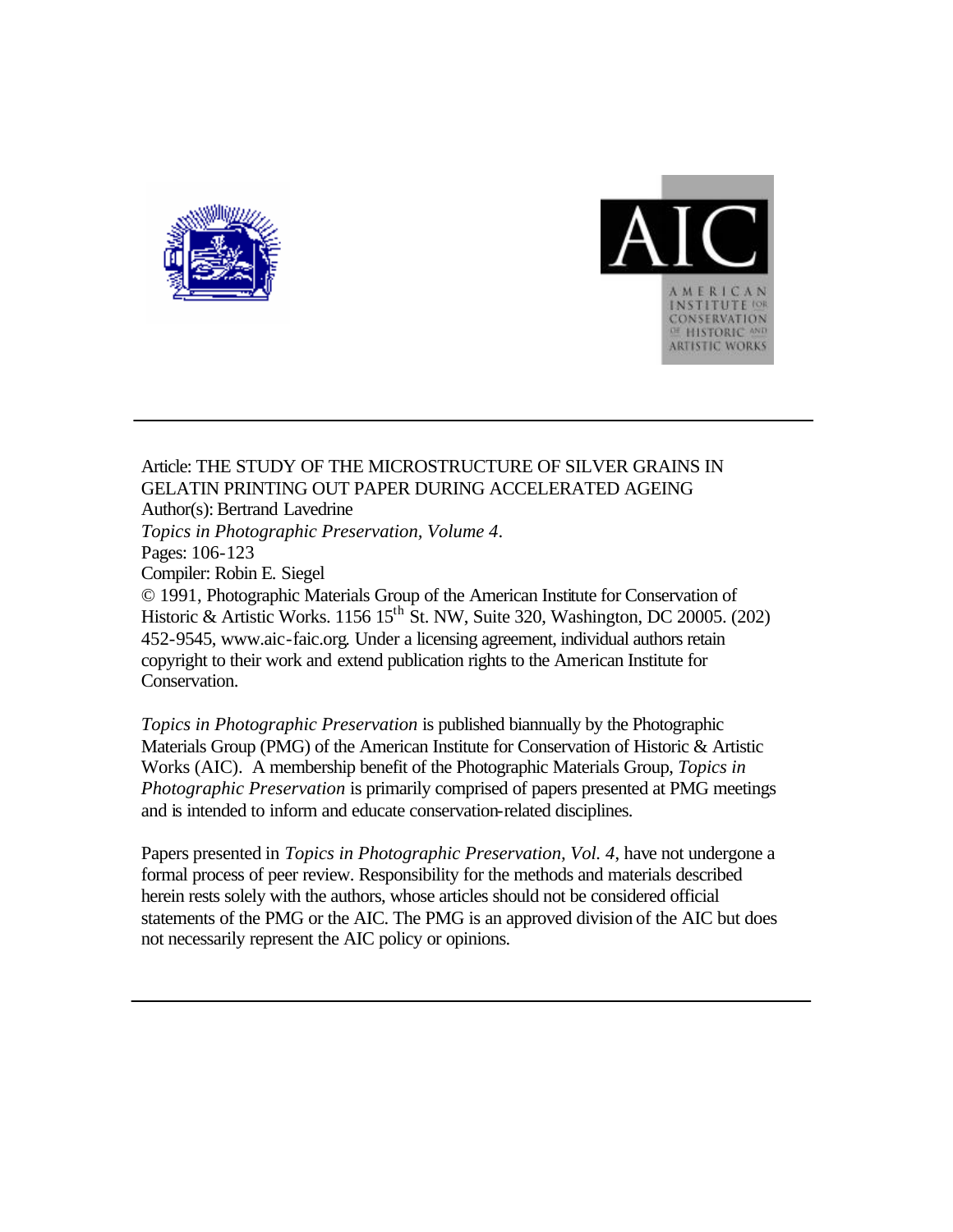## **THE STUDY OF THE MICROSTRUCTURE OF SILVER GRAINS IN GELATIN PRINTING OUT PAPER DURING ACCELERATED AGEING.'**

1

#### BERTRAND LAVEDRINE,

Centre de Recherches sur **la** Conservation des Documents Graphiques **36,** rue Geoffroy Saint Hilaire, *75005* Paris.

### A CONCISE HISTORY OF ARISTOTYPE.

Very popular at the turn of the century, aristotypes are the last POP processes but their industrial coating made them the precursors of modern photographic papers. Intensively used during twenty years, they progressively disappeared for various reasons. It is difficult to get two prints alike, as uncontrollable factors such as light, humidity and regularity of treatment come into play. Moreover, these direct darkening emulsions need a lot of light, and exposure time can be long in winter or when there is no sun. To remede this, "gaslight" papers were commercialized : these silver chloro-bromide emulsions are more sensitive. Exposure is done using artificial light and the image is then developped. **An**  "aristogène" developer was put on the market from 1893 in order to develop aristotypes when the daylight is not sufficient.

The decrease of negatives size put an end to these processes. The contact prints are the same size as the negatives and are easily viewed, being 9 **x** 12 cm. This is not possible with 35 mm negatives. Since the photographer would have to enlarge the negative, he decided to use development paper.

<sup>&</sup>lt;sup>1</sup>A more extended paper is published in french In : Les documents graphiques et photographiques. Analyse et conservation. Travaux du Centre de Recherches sur la Conservation des documents graphiques, 1988, 1989. La Documentation Franqaise, Archives Nationales, Paris 1991.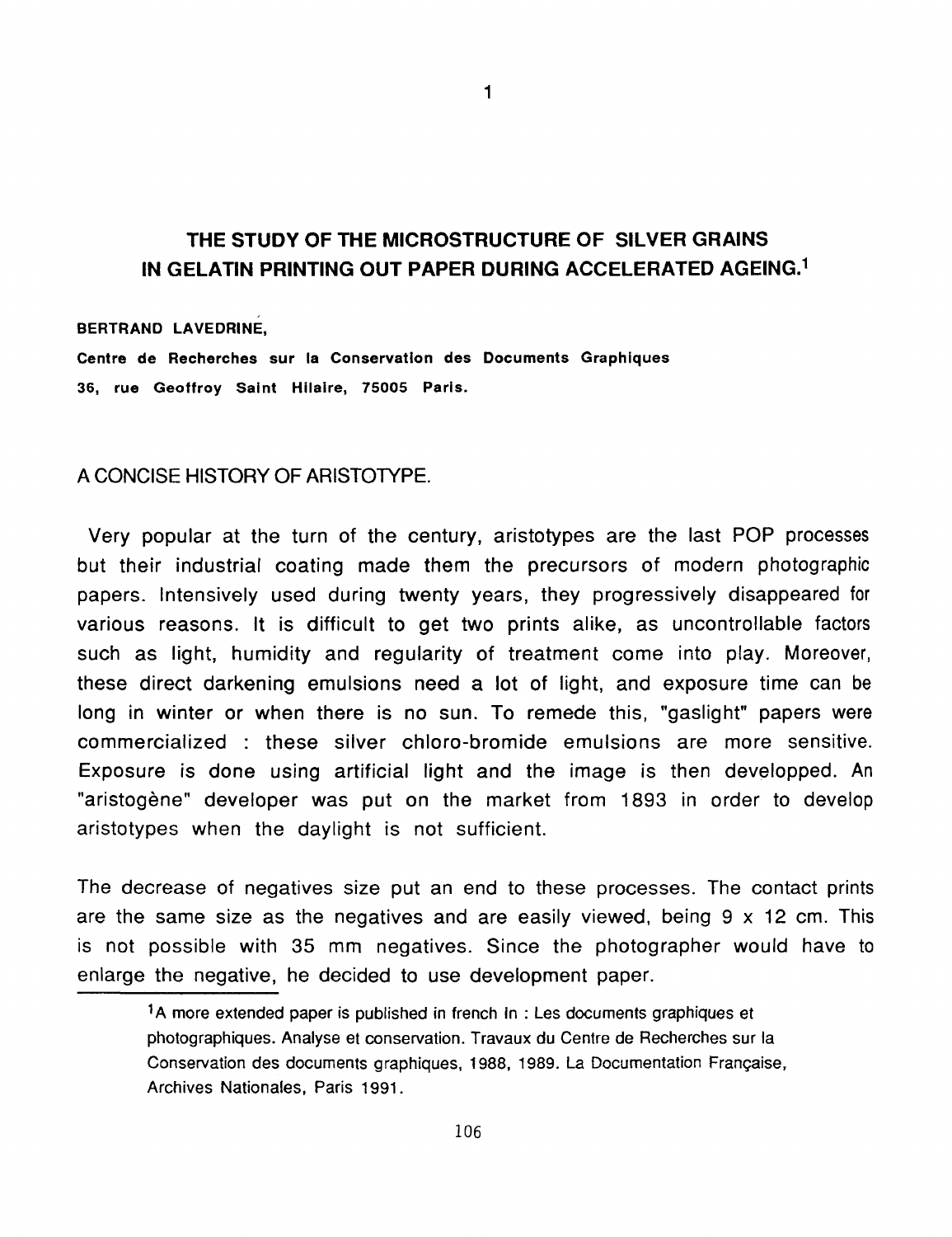#### COMPARISON BETWEEN TURNOVER OF LUMIERE COMPANY FOR GELATIN **P.O.P.** AND **D.O.P.**



#### FIGURE 1

*The different denominations of aristotype papers* :

The name 'aristotype' was used indifferently for both gelatin and collodion base photographic paper.

Chronologically one is inclined to call 'aristotype' the collodion based process. It was under this name that E. LIESEGANG put on the market a collodio-chloride paper in 1884. **A** year later the gelatino-chloride process appeared. These two papers were very similar and were taken for one another. In 1897, the French Legros (16) suggested in his book, to name " aristotype emulsion" the collodion process and "aristotype paper" the gelatine process. Other names have been used.

GELATINE P.O.P.: ARISTOTYPE GEIATINE-CHLORIDE PAPER CITRATE PAPER

COLLODION P.O.P.: ARISTOTYPE COLLODIO-CHLORIDE PAPER CELLOIDINE PAPERSILVER PYROXYCHLORIDE PAPER

From a technological point of view, the great innovation of aristotypes resides first of all in the use of an emulsion. The sensibilisation of the base is no longer done by successive soakings but by coating with a solution containing suspended photosensitive salts. The paper support is subject to a treatment; baryta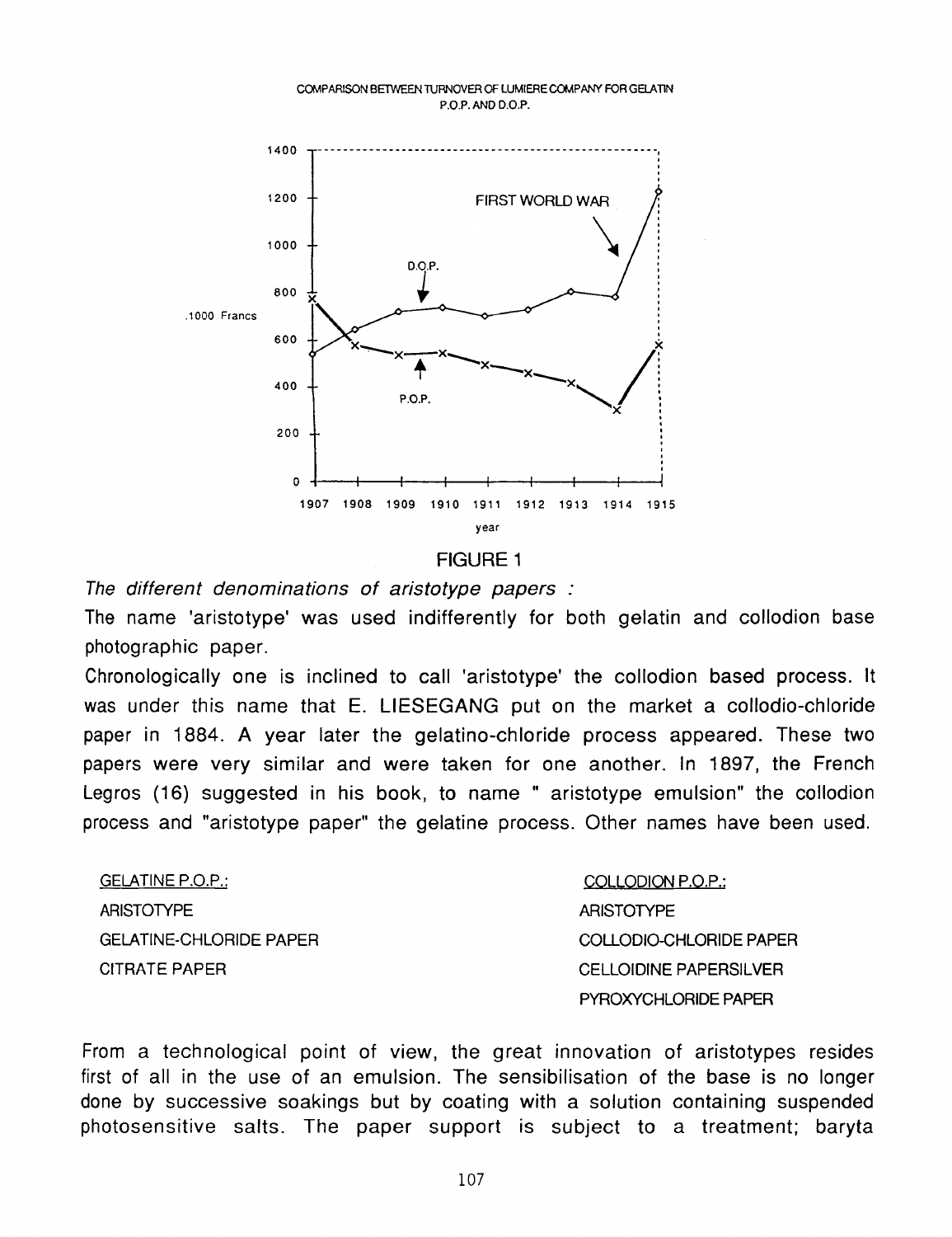coating. This method, patented in 1881, by Hutinet and Lamy (15) and designed to give a glossy surface to the photograph, consists in giving to the paper a coating of barium sulfat in suspension in a gelatin, arabic gum or albumin solution. Gelatin is the most commonly used binder. With the time the formulation evolved and manufacturers introduce wax, casein, milk, starch...etc.



NUMBER OF NEW COMMERCIAL BRANDS BETWEEN 1865 AND 1925 FOR EMULSION **P.O.P..** 

#### COLLODIO CHLORIDE ARISTOTYPES

The use of a collodio-chloride emulsion to prepare photographic paper was first proposed in March 1865 by Wharton Simpson (28). Noticing that the silver chloride remains in suspension in the collodion he covered a sheet of paper with this preparation and obtained positive prints. He also noticed that the results could be modified according to the quantity of silver salts initially introduced. One of the advantages of this paper is that it can keep its sensitive properties much longer than albumen paper and so be produced on an industrial scale.

An emulsion printing-out paper was put on sale in 1866 in Paris (it was leptographic paper) and in 1867 by J.B. Obernetter of Munich but they met a relatively modest success (13) (27). After 1880, the situation evolved. Silverglass plates negatives were industrially made and delivered ready for use. Amaters became interested and found aristotypes an easy way to obtain positive prints. In 1884 the Liesegang and then E. Obernetter company successfully launched aristotype papers. There are many advantages ; a greater sensitivity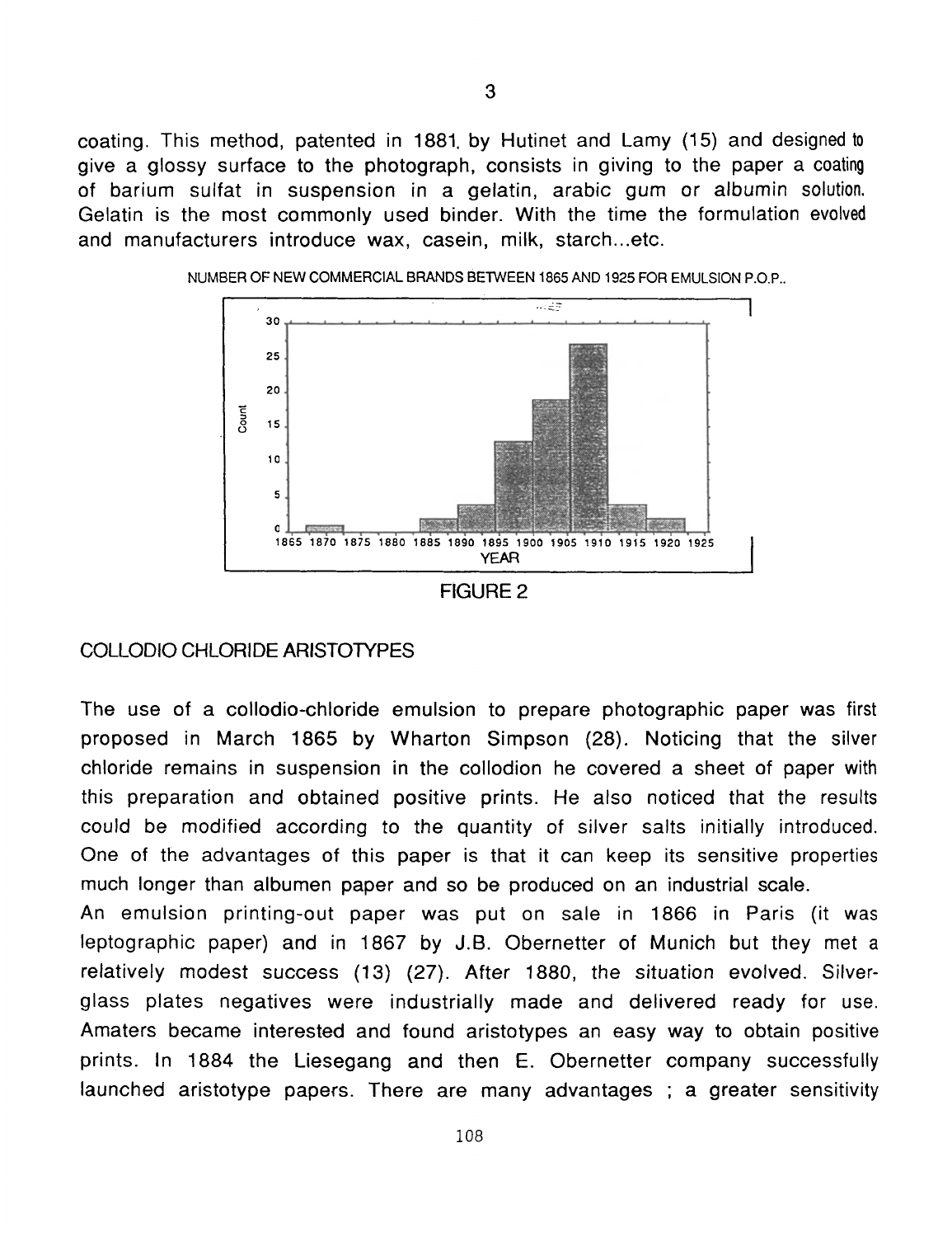(twice that of albumen paper) (2)(11) (13), a consistent quality, ease of treatment (fixing-toning in one bath) a glossy surface, and good resolution. Finally, compared to albumen paper which yellowed in less than ten years, aristotypes seemed permanent (17).

Towards 1893, to answer the aesthetic demands of the time, matt collodion papers appeared. Using a toning bath, the soft tones of the platinotypes that the price of platinum made too costly, can be reproduced .

**At** the turn of the century, collodion self toning papers are soldd, the emulsion containing gold or platinium salt.

#### **GELATINE ARISTOTYPES**

The preparation of the gelatino-chloride papers was perfected by Abney in 1882. Their industrial production started in Germany in 1885 with E. Obernetter (son of J.B. Obernetter) followed by Liesegang (8). it closely followed the production of collodio-chloride papers and avoided two phenomena ; the curling of the paper in the treatment baths and the detaching or scratching of the collodion binder during handling.

The first aristotypes were hand coated, the emulsion being poured on a sheet of paper already fixed in a frame or fixed by three angles on a wood plate. However,very soon, the coating was automated using a cylinder machine (27).

Some other processes can be affiliated to aristotypes

Silver chromate paper was patented 1898 by Ferdinant Hrdlicka in Vienna. This new collodion emulsion contains silver chromate and was used for weak negatives.lt was sold under the name of Rembrandt paper (8) (27).

Starch aristotypes are put on the market by the Marion Company at the end of the 19th century. The gelatin is replaced by a mixture of starch and dextrine. They are baryta coated, smooth or grainy and matt (9).

**A** paper, published in 1904 by the French Society of Photography issue, recommended.arabic gum as a binder to replace starch (23). There is no evidence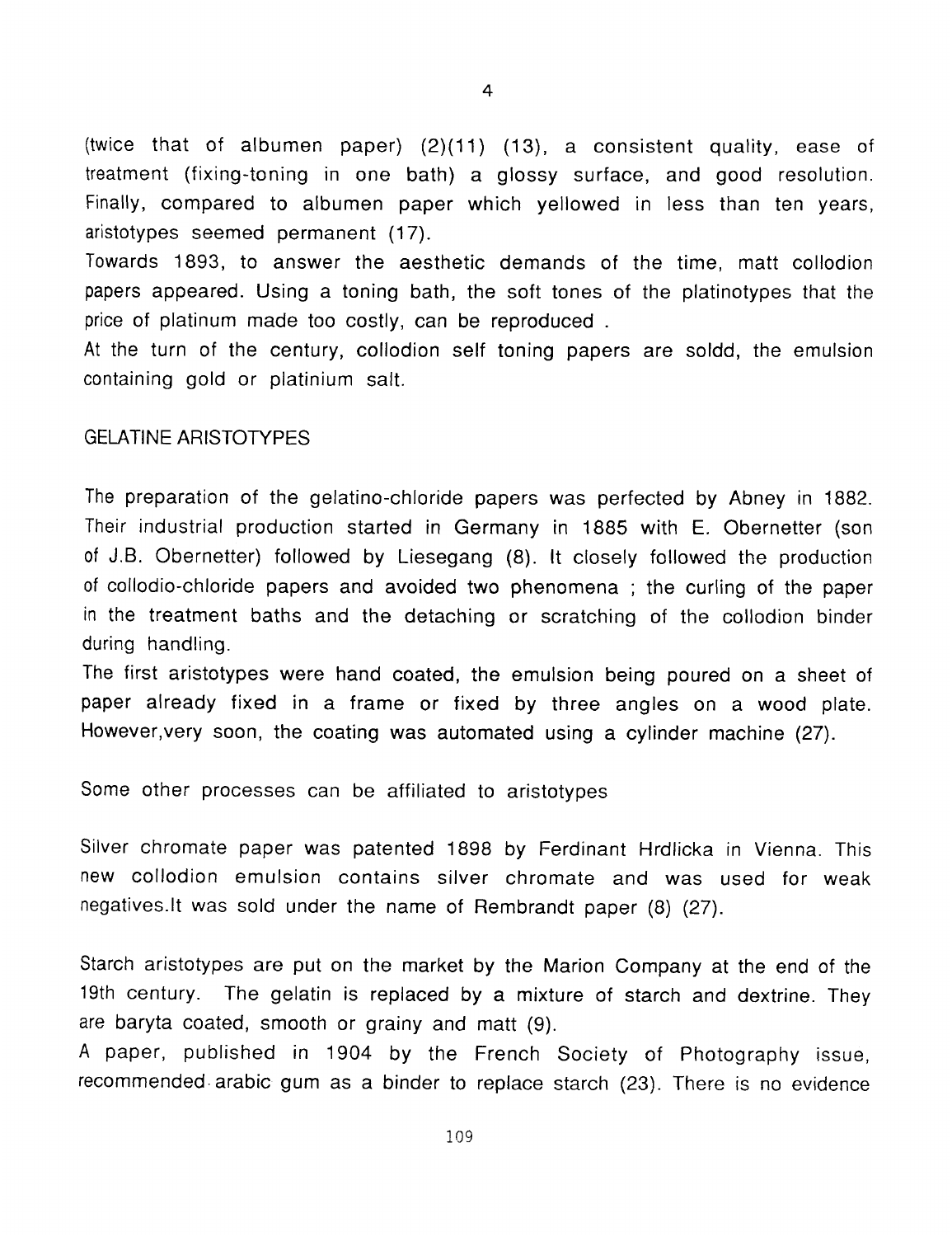that was produced industrially.

Casoïdin paper is a casein based emulsion invented by Otto Buss in Switzerland and produced by 0. Wilde in Goerlitz (Germany) then by Gevaert in Antwerp (Belgium) in 1905 (27).

Protalbin paper was invented by Jolles and Lilienfeld in 1897 in Vienna. It was manufactured after 1900 by Wiener Chemische Werke and Protalbin Werke (Dresden). The binder is made using an alcohol solution of protides extracted from cereal grains and mixed with albumin, collodion or gelatin (8) (27).

At the end of the 19th century several companies (Lamy, Marion, Lumière) produced aristotypes whose emulsion, gelatin based, is coated on paper which has not undergone a baryta coating.

#### IMAGE FORMATION

All of these sensitive surfaces were used in a similar fashion, the image was formed photolytically. Several theories were used to explain the formation of the image.

In 1849, E. Becquerel came up with an explanation that met with widespread approoval in scientific circles and was taken up by different authors during more than fifty years. According to this theory a compound called silver **sub**  chloride (Ag<sub>2</sub> CI) is formed under light :

AgCl-------------->Ag2 Cl + Cl  $2<sup>1</sup>$ 

During fixing silver sub chloride is decomposed into metallic silver and silver chloride which is dissolved in the fixing solution. However no one was able to isolate this salt. In 1887 when Güntz (12) showed the existence of a silver sub fluoride salt  $(Ag<sub>2</sub> F)$ , the sub-chloride theory found a certain recognition and Carey-Lea (24) became an ardent defendor of the theory.

Other scientists such as Davanne and Girard, then Lumiere and Luppo-Cramer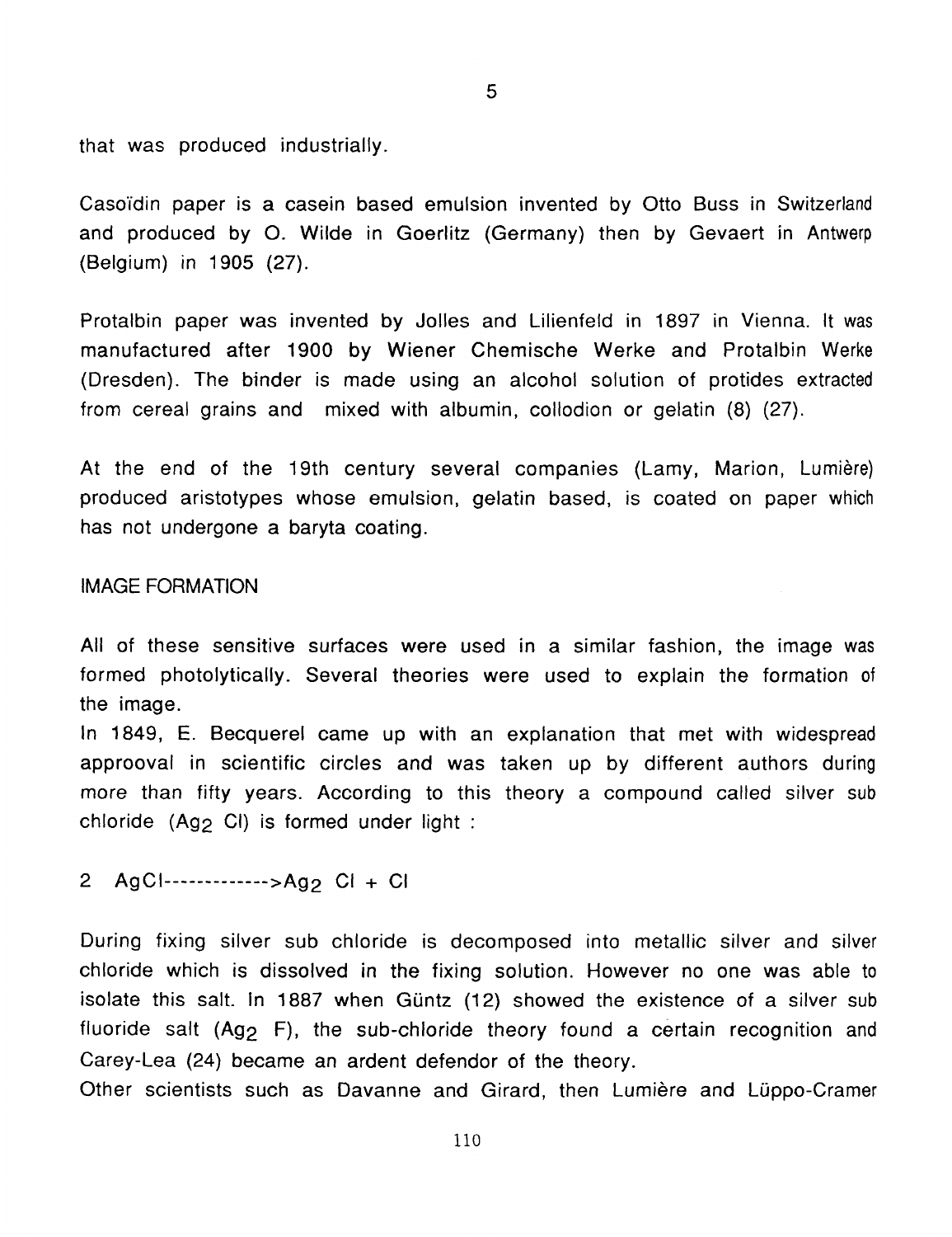after, rejected the theory thinking that a complex silver colloidal-silver chloride(Ag-AgCI) is formed. New methods of analysis such as X rays diffraction put an end in about 1930, to the sub-chloride theory showing that the action of the light provokes the formation of colloidal silver (24).

### EMULSION CONSTITUTION

When a gelatino-bromide paper and an aristotype are exposed to daylight the aristotype darkens quickly whilst the bromide paper turns a light grey. This difference is due to the presence of silver nitrate in excess in the POP. This react with chlorine given off by the decomposition of the silver chloride and photosensitives silver chloride is formed. In the bromide paper, the absence of compound able to capture the bromine, limits the darkening because the reversed reaction happens : the halogen reacts with the silver.

The greatest part of the silver in an aristotype is found in the form of soluble salts. Meidinger (21) and Weigert (25) estimated at only 30 % the proportion of silver chloride and 70 *Yo* the mixture of silver nitrate and silver citrate (or tartrate). These soluble salts (silver nitrate and silver citrate) play an important r61e in the image formation and in the silver deposition. The silver citrate acts as a spectral sensibilisator. This whas show by the work published in 1882 by Abney (2). He recorded the curves of the spectral sensivity which indicated that the silver citrate (or tartrate) permitted to extand the sensivity of aristotype papers to visible light. The silver chloride, alone, is

### TREATMENT AND PERMANENCE

sensitive to ultra-violet rays.

After exposure, the samples are washed, toned with gold or platinum, then fixed. After 1914, the price of these metals increased dramatically and photographers tried to replace them with less expensive compounds producing satisfactory hues.

Lead salts are able to produce good violet tones but the image is less permanent.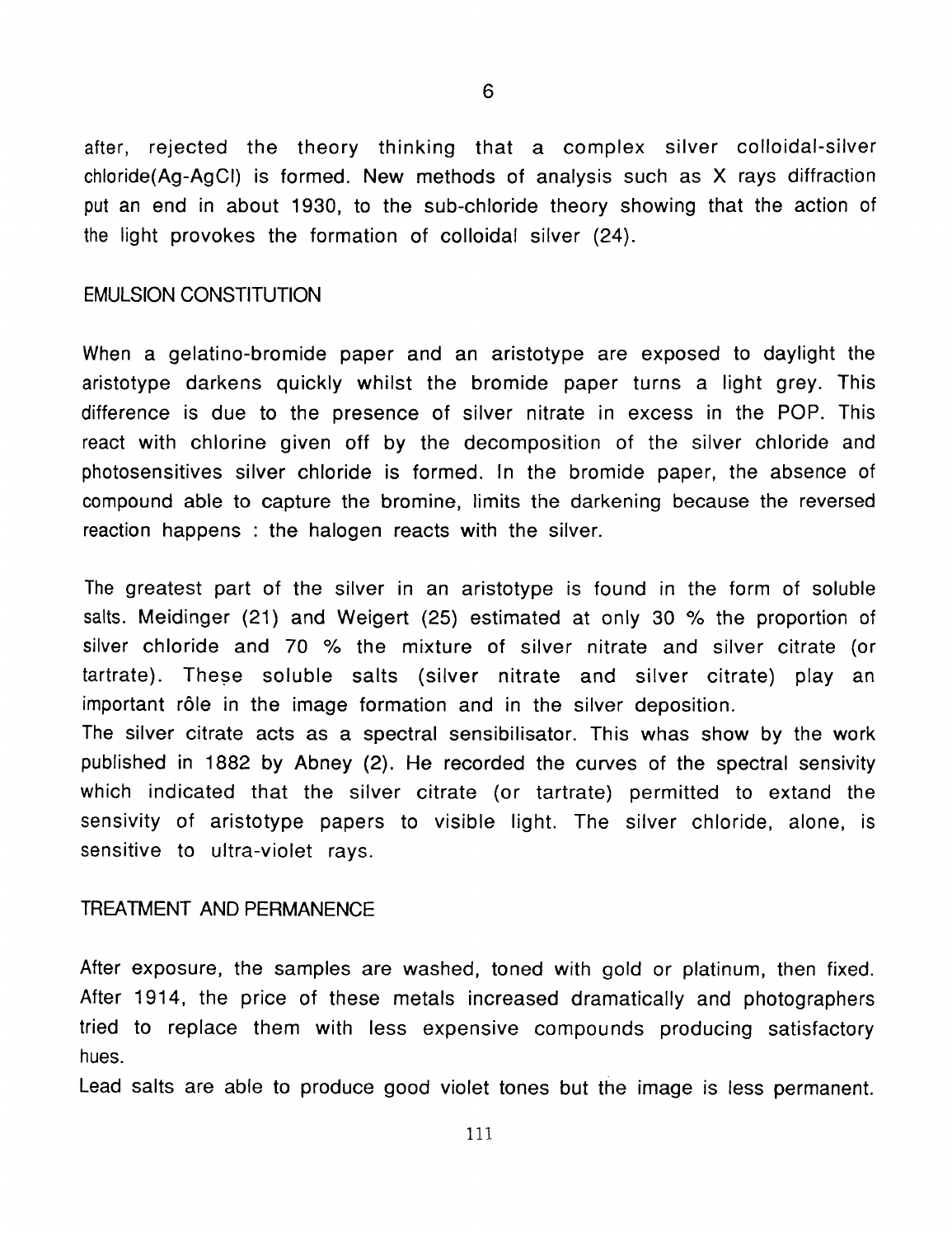The Lumière brothers showed that lead cannot be used for a toning bath except if mixed with gold salts (19). Other metals like uranium, copper, mercury, osmium and iron can be used to tone the aristotypes and give various tones (5). However only toning using selenium gives good results at an affordable price and garanteeing long term preservation (20).

The fixing bath removed the residual silver salts. When the sample is immersed, a fading and change of tone can be observed. These two phenomena, which do not occur with development paper, have several physical and chemical origins.

The color shift is due to the transformation of the silver colloidal-chloride complex into silver gelatin (or collodion) whose maximum absorption is situated at a short wavelength. The dissolving of the silver chloride leaves space in the binder where the silver particles can rearrange themselves and coagulate, which modifies their optical qualities (10) (18) (21). The pH of the fixing bath is of great importance. When the paper is fixed the citric acid, already present in the emulsion, acidifies the solution. In an acid environment the sodium thiosulfate is decomposed to sulfide which reacts with the silver. The image is submitted to a sulfur toning, which modifies the hue. Moreover, the acidified thiosulfate is a solvent of silver, and these effects are most noticeable in the areas of low density.

The use of a fixing-toning bath allows the realisation of both operations simultaneously. This bath simplifies the operation but some authors suspected it to be the cause of deteriorations (3) **(4)** (7). The work of Lumiere and Seyewetz showed that the main factor causing the degradation of the images is the presence of residual thiosulfate $(19)$ .

#### **STABILITY**

**As** soon as they were produced aristotypes were announced as permanent processes. They are, it is true, much more stable than the albumen papers but, according to several authors, such as Deck (6) (7) or Hanneke (14) their stability is due mainly to the way in which the images are treated, handled and stored.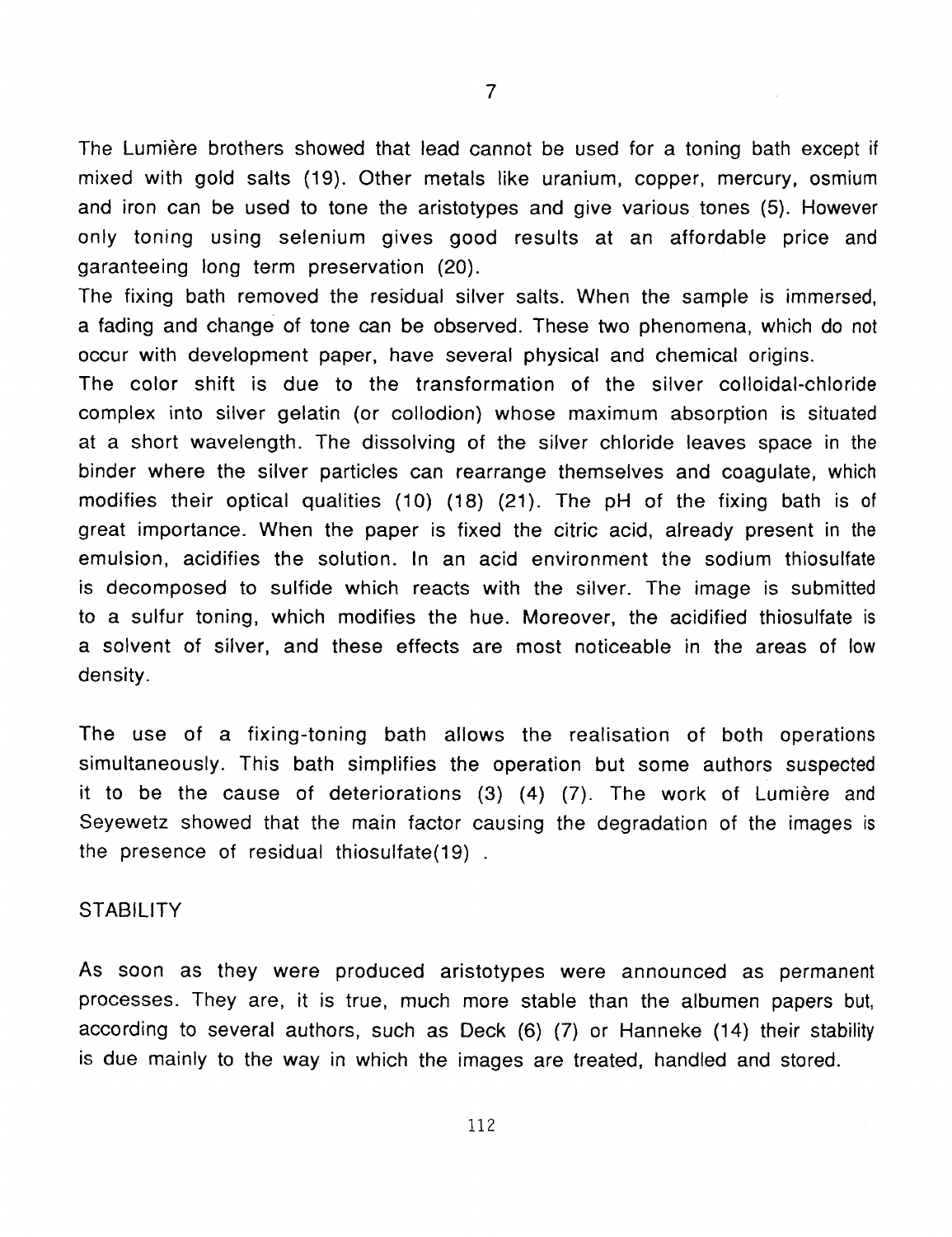Collodion aristotypes are mechanically fragile ; they scratch easily and the image layer can sometimes leave the support. Collodion is not very sensitive to water and so cannot follow the dimensional variations of the paper when it is placed in a humide atmosphere. The photo tends to curl and the image cracks. It also occurs that the cracks are linked to a poor preparation of the barium sulfate layer (26).

Deck (7) noted that, in unfavourable conditions POP alter more quickly than DOP. The small size of the silver particles that form the aristotypes are the reason for this . For the same quantity of silver, the specific surface in contact with the exterior is greater in a POP than in DOP.

The reactions take place in the interface of the metallic particles. In a POP the silver is attacked more quickly.

### EXPERIMENTAL STUDY

In order to better understand the structure and mechanism of image deterioration we decided to follow the microstructure of the silver deposit during accelerated ageing.

For this, we prepared samples from old prints and from aristotype paper currently manufactured in France by the Guilleminot Co<sup>2</sup>. Cross sections were observed under an transmission electronic microscope and the first observations revealed that the size and the shape of the particles varied greatly from one process to another.

This could have resulted from differences in the technical preparation : the compounds used were not always the same. The gelatin paper occasionally contained citric acid which promotes the precipitation of fine crystals *of* silver chloride thus the size of the halide crystals has an influence on silver grain size. The effect of using for collodion papers an alcoholic solution and, in others case, an aqueous solution, could also be a source of difference ...

*Comparison of different density areas* :

<sup>&</sup>lt;sup>2</sup>GUILLEMINOT, 22 rue de Châteaudun, 75009 Paris, France.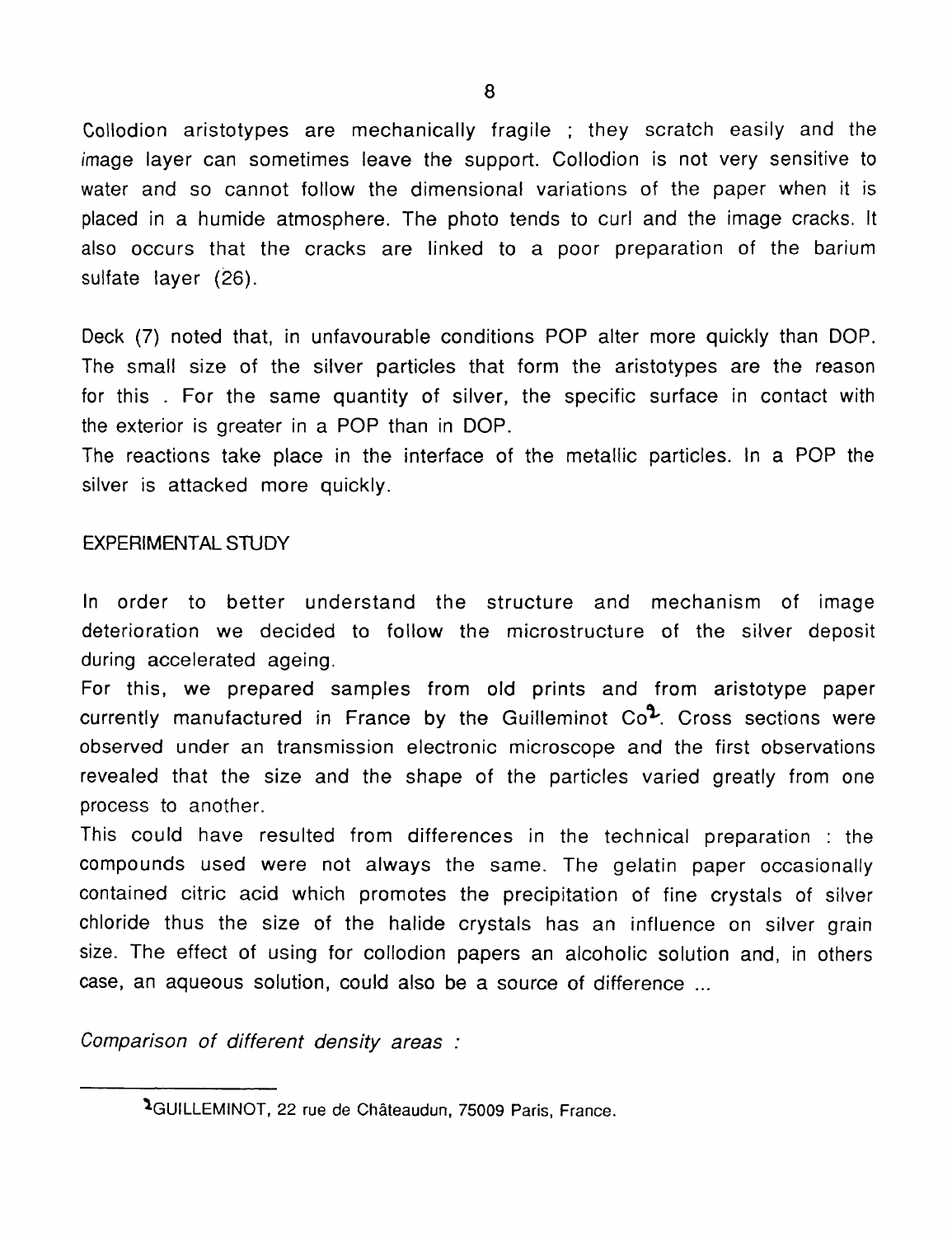The sampling has been done on different density areas. In a low density area, the number of grains (and their size) was smaller than in zones of high density. Given the disparity of the particle size, only a statistical study could indicate the differences in structure. To accomplish this we have counted a minimum of one-thousand particles. To render our measurements more precise and less tedious we have numerised the cross section pictures, which were then analysed morphologically.



The figure 3 give, in the form of a histogram, the frequency of distribution of the particles as a function of their size.

Those with a size between 10 to 60 square nanometers were always in a majority.

In a density area of 0.16 they represent more than 80 % of the population.

For densities of 0.52 to 1.89 this percentage declines respectively to around 40 to 25 %.

The range of size grain increased with the density. Hence, on a density area of 0.52 the size of the particles rarely surpassed 300 square nanometers, in a density area of 1.89 the particles could surpas 1000 square nanometers.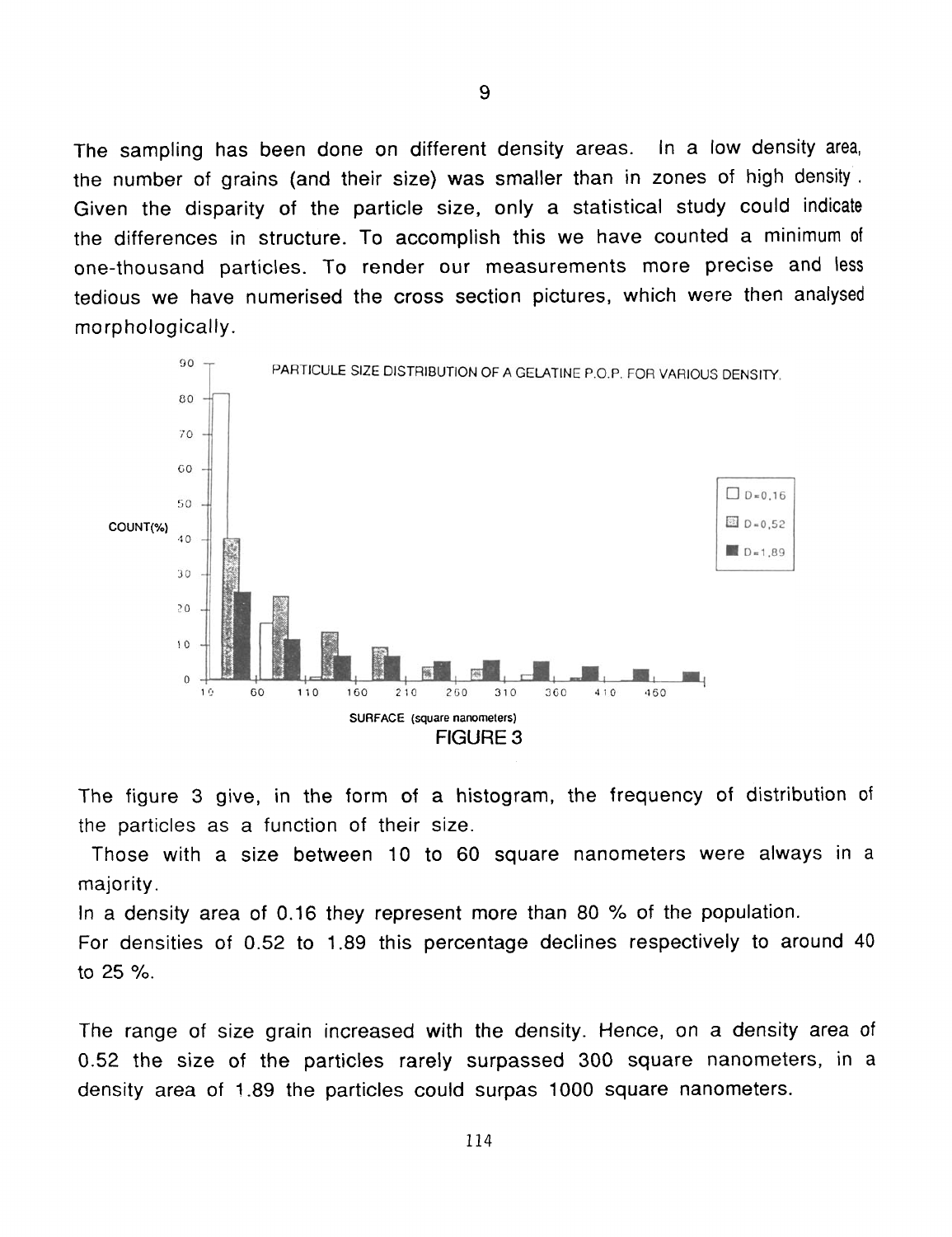The number of particles by category is not the sole point of interest. In fact, if one counted a great number of small grains, the surface of the image they constitute would be inferior to a category of particles with a larger surface area but lower population. This,which we call "covering rate", has been applied to each particle category. To obtain this rate, we have totaled the surface of the particles of each category and divided this value by the total surface of all image particles. These results are shown on figure **4.** Abscissa indicates the surface averages (average surface of the particles of each category) and the ordinates the covering rate. To trive the sole point of interest. In fact, if<br>
technology of a category of particles with a larger surface<br>
to inferior to a category of particles with a larger surface<br>
budition. This which we call "covering rate", has





The distribution is different from those of figures **3.** The silver grains playing **the** most important r61e in the image constitution are : for  $D = 0.16$  the particles of around 40 square nanometers for  $D = 0.52$  the particles of around 80 square nanometers for  $D = 1.89$  the particles of around 300 square nanometers

*Effet of gold toning:*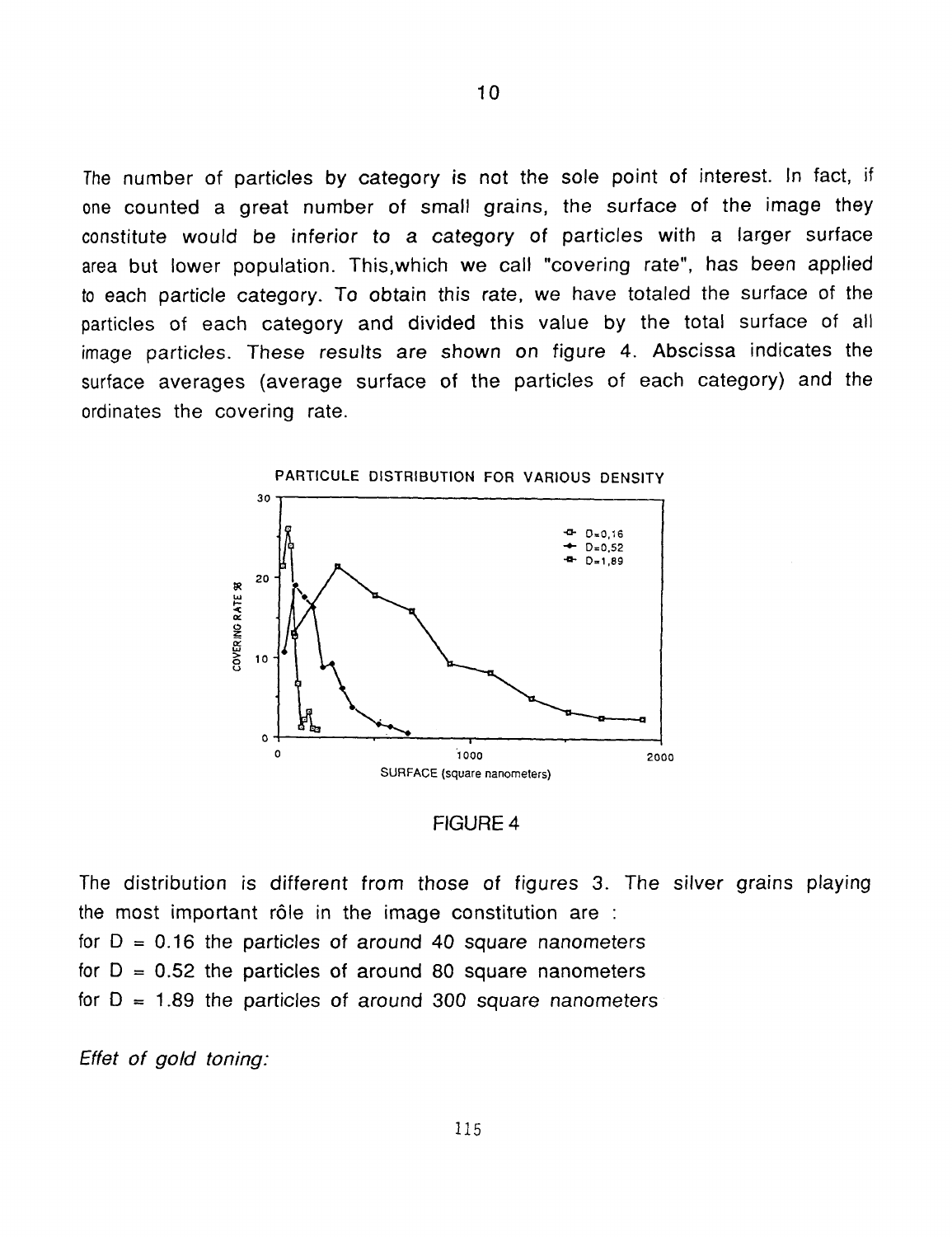A sheet of Guilleminot paper was exposed to the light and then divided in two. One part was gold toned and then fixed and the other simply fixed. The figure 5 show that the gold toned paper contains more small particles than the other (about 20 % more). 80



These particles play a more important rôle in the constitution of toned photography than in non-toned . Gold toning seems to produce grains of a more irregular form than those particles found on paper non-toned . These visual observations were confirmed with a shape factor measurement.

*Effect of moist-heat ageing* : (photo 1, photo 2)

**As** the majority of alterations has been attributed to the presence of residual thiosulfate, the aristotypes (gold toned or not) were washed briefly after fixing, in such as a way as to leave a certain quantity of fixing salts in the print. The samples were then hung in a test chamber regulated at 60°C and 70 % relative humidity during 31 days. Analysis was carried out according *to* the same procedure described previously. During the ageing the small grains disappear giving way to medium size particles .The small particles have a reduced importance in the constitution of the image (figure 6).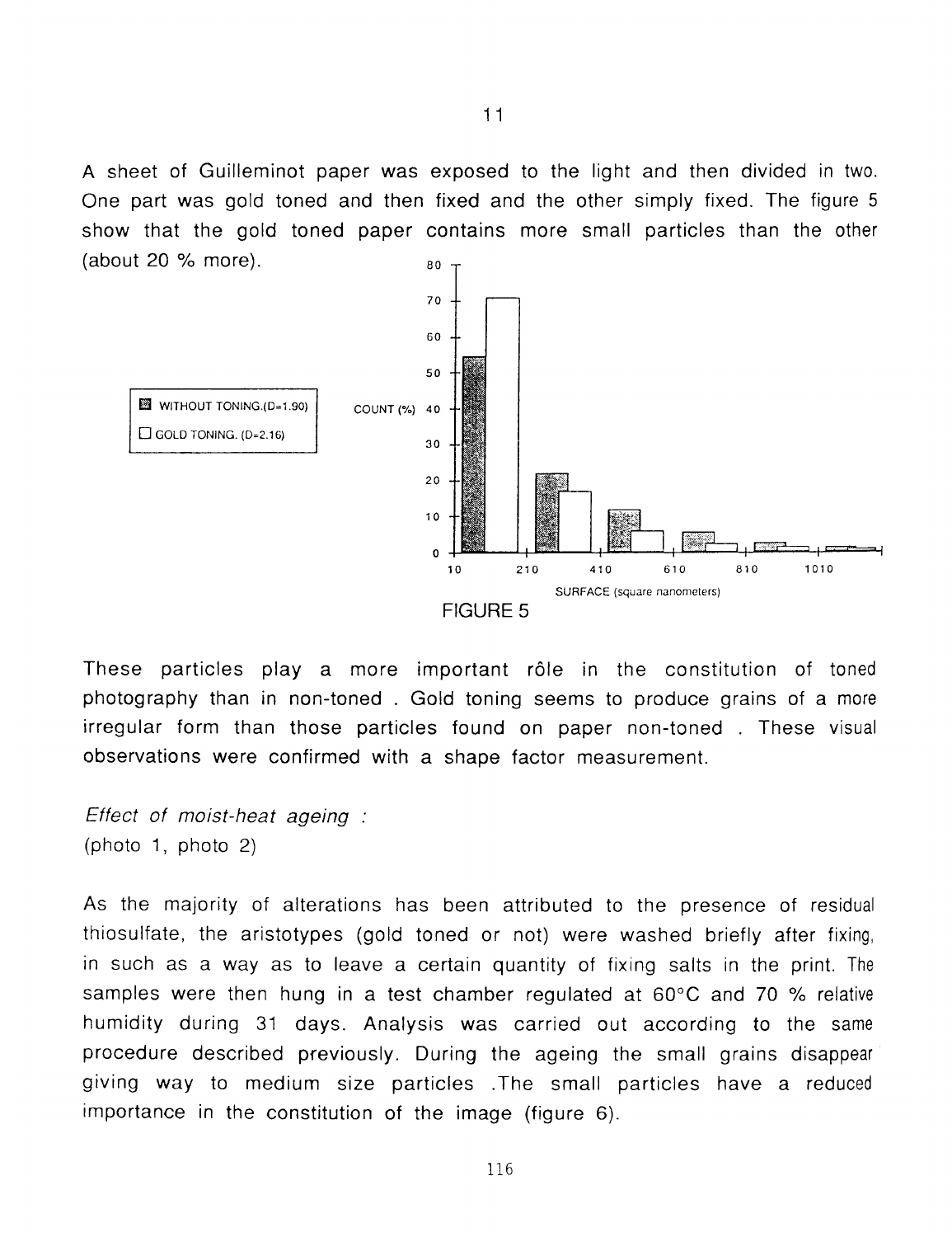

12

### FIGURE 6

The particles have a tendancy to assume a more rounded shape after ageing. Moist-heat ageing was applied to gelatine POP without toning.The results were similar to preceding samples but much more marked. One observes a schift and spreading out of the distribution of the covering rate : thus the preponderant particles are not those of 500 square nanometers but of 700 square nanometers. Once again the smaller particles have disappeared giving way to particles of medium size, or even to larger particles (figure 7).

#### **PARTICULE** DISTRIBUTION BEFORE **AND AFTER** AGEING.



FIGURE *7*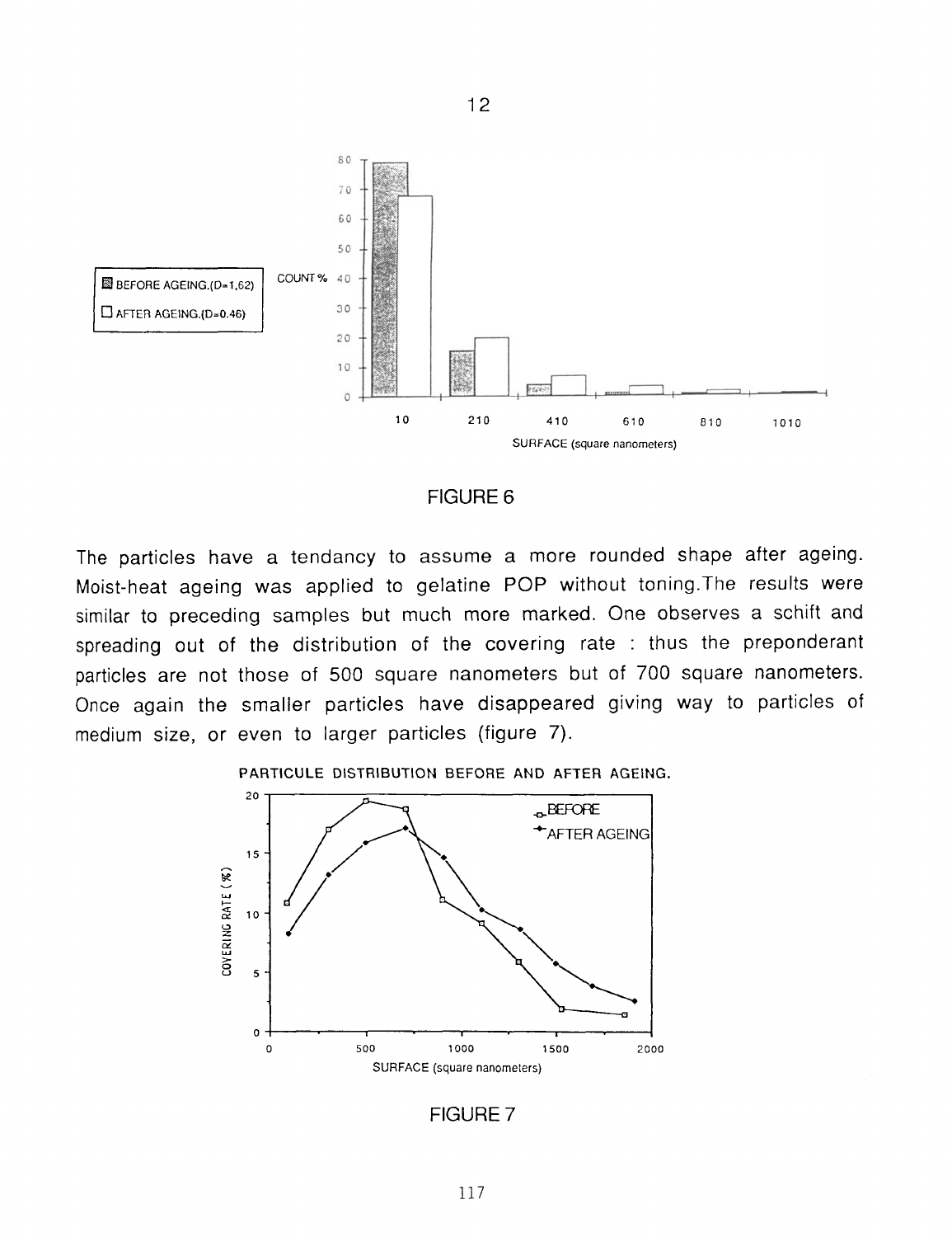The shape factor measurement indicates the precise way in which the silver grains have rounded. These calculations confirm visual observation.

13



Schematic representation of silver grain microstructure change, in a gelatine P.O.P., during accelerated ageing (70%R.H.,  $60^{\circ}$ C,  $S_2O_3^{-1}$ ).

### *Discussion* :

The spatial distribution of grains (number of grains per surface unit) was not taken into consideration. In fact, dependent on the thickness of the section (sample) and the inclusion, from the same reference sample we obtained varying results. With a study of a pre-determined number of particles we would be able to follow the changes. Many hypotheses.can be forwarded to explain the evolution of the microstructure of the grains after accelerated ageing.

Gold introduced by toning is not solely a deposit of gold on the surface of silver particles : the insertion or substitution of gold into the silver structure could be an origin of these distortions.

The action of auric chloride in an acid environment brings about the replacement of three silver atoms by one gold atom, hence a deformation and reduction in the size of the particles. This explanation is not totally satisfactory. If the size of the particles decreased in such a marked way during toning the results would be a 100s of density, however we observed a density increase in relation to the nontoned paper.

To better understand the effects of toning, one should take into consideration all the treatment . With POP, contrary to DOP, the toning takes place before fixing.

During this last phase of the operation the silver deposit undergoes profound physical modifications. The silver chloride which bears photolytic silver dissolves leaving enormous cavaties into which the small silver particles settle and fuse. We could have a more extensive idea of this transformation by comparing the amount of silver present on the photosensitive surface (several grams of silver nitrate per square meter) and that remaining after complete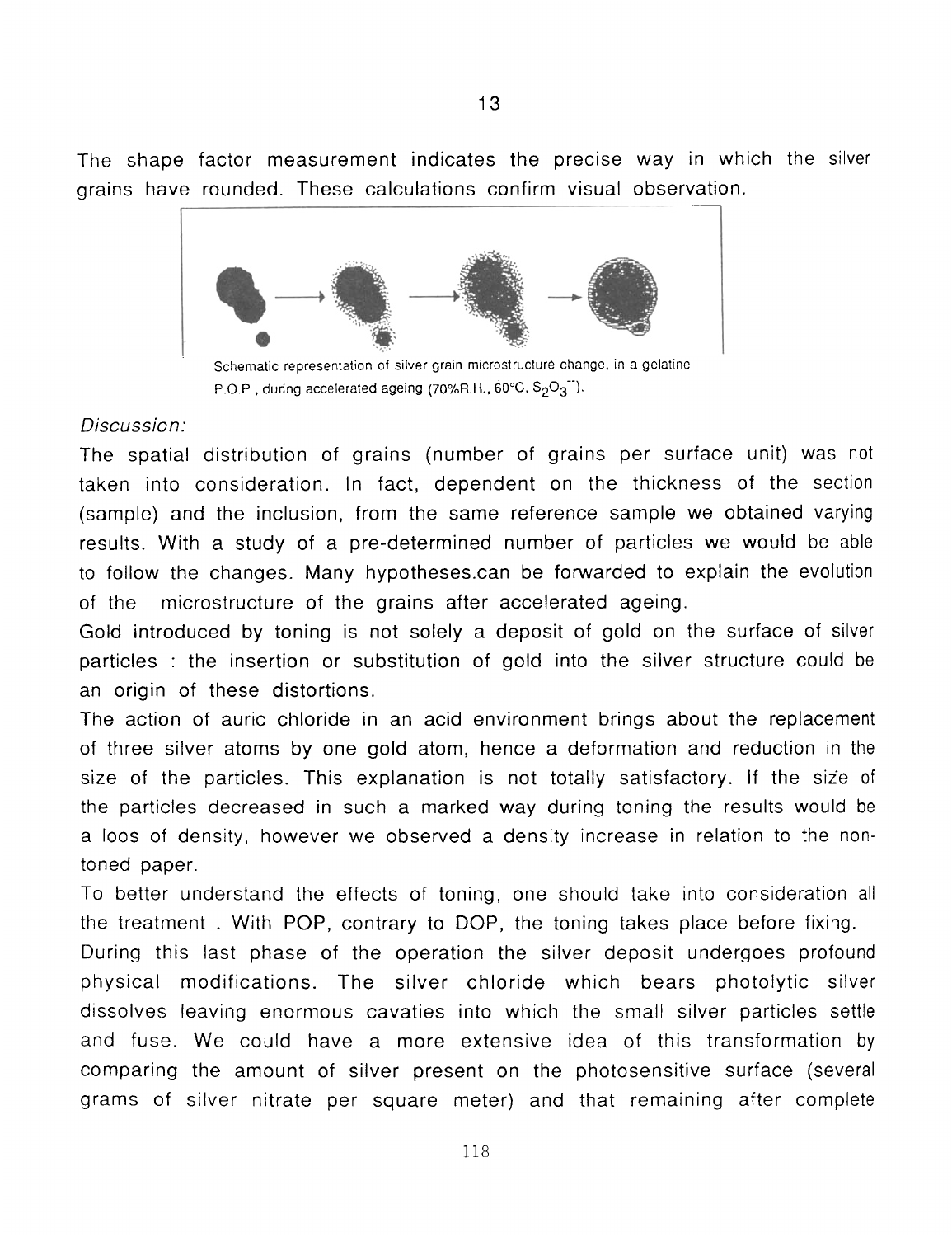exposure and fixing (several tenths of grams of silver per square meter). Observation with an electron microscope of an emulsion reveals a different morphology before and after fixing .

This structure is not an exact reflection of reality because the beam of electrons interacts with the photosensitive salts : we note meanwhile a large number of small grains who were not present after fixing. Gold toning would therefore have consequences with fixing : on one hand effecting the recombing of particles and on the other protecting the silver grains against the corrosion it will under go during fixing. The alterations the photographs undergo during ageing (in the presence of excess thiosulfate) show the extreme mobility of the silver deposit. During ageing the silver grains become round either due to the phenomenum of diffusion, formation of silver sulfide and their coalescence with near by particles or by a transfer of atoms from one particle to another : the ions detach themselves from the smaller particles, migrating to neighboring particles while compact themselves to a more consistent size.

Successive coverings result in spherical deposits. On the photo 2 we notes on the outside of certain particles the presence of a nucleus which bears witness to the anterior existence of a particle. The residual thiosulfate plays without doubt a r61e in the mechanism of oxydo-reduction, the formation of sulfuric acid as the result of it decomposition from moist heat, accelerating the attack on the grain. Meanwhile, excepting these chemical reactions, there exist thermodynamic rules which would explain these transformations.

These results were obtained from high density areas. **A** future study would enlarge the scope of research by studying low and medium density areas and compare the result with natural ageing.

### *Conclusions:*

The microstructure of printing-out papers changes considerably from one photograph to another. This is aligned with numerous factors such as the nature of the binder, the preparation, the treatment, the image density and degradations. The distribution frequency of the silver grains by size and shape allows for a putting into focus the morphological differences amongst silver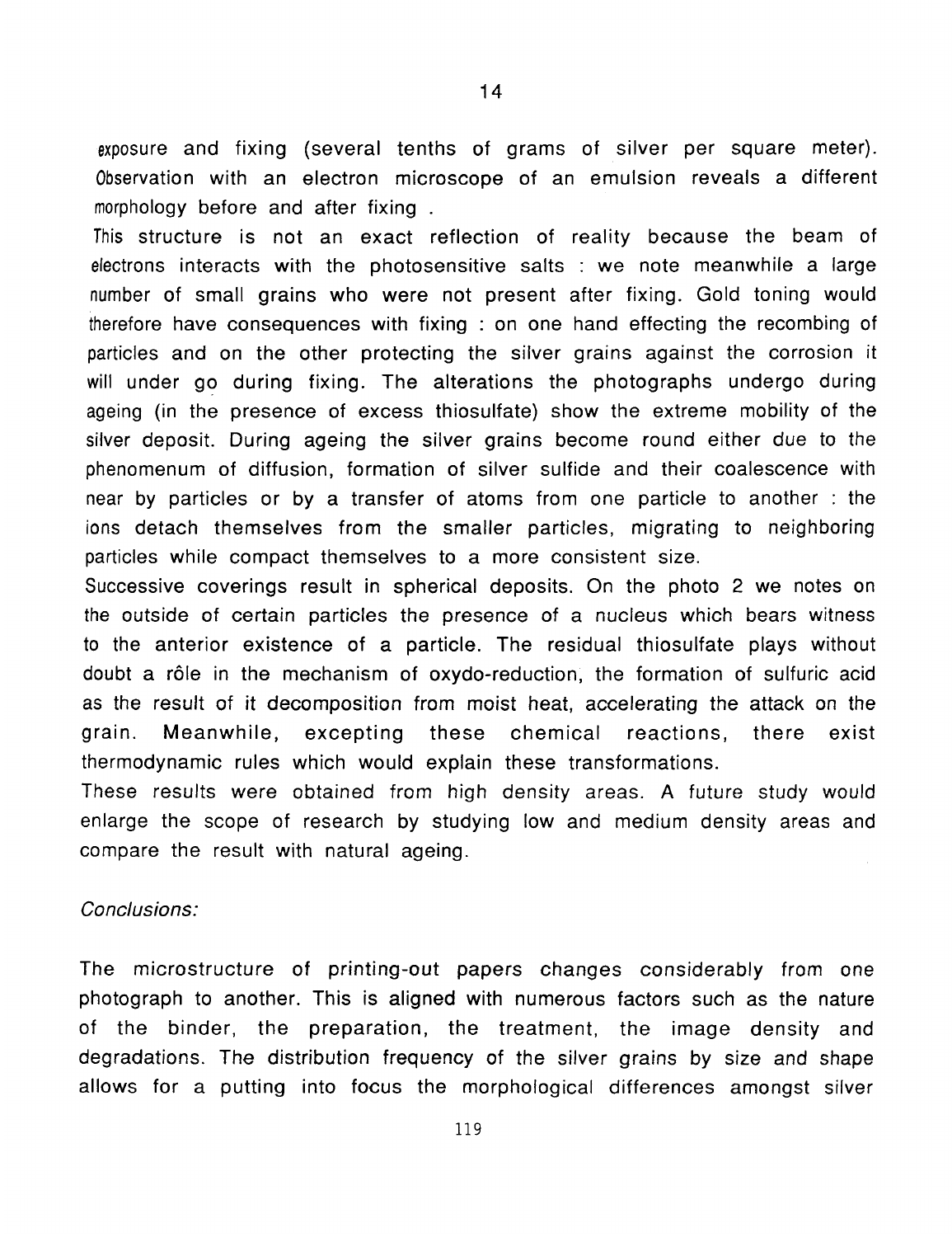grains. Gold toning, comparatively to non-toned paper, produces irregular particles as well as a higher number of small particles. Accelerated ageing of paper containing residual thiosulfate in excess induces profound transformation. First of all, one observes the disappearance of the small silver grains giving way to grains of medium size who assume a more perfect circular shape. Gold toning slows down this transformation but does not completely avoid it (22).

References :

(1) ABNEY (W.).- Relative spectrum sensitiveness of printing processes and a new form of silver printing. In : **The Photographic News,** 26 mai 1882, p. 300-301.

(2) ANON;- A new collodio-chloride emulsion. In : **British Journal of Photography,** 17 avril 1903, p. 302-303.

(3) BAKER (T.).- Photographic emulsion technique. Boston : American photographic publishing Co., 1941.

**(4)** BRIGHAM FOSTER **(W.).-** Collodion chloride paper. In : **British Journal of Photography,** 10 novembre 1905, p. 885-886.

(5) CARTERON (J.).- Les virages en toutes couleurs pour tous les papiers. Paris : E. Mazo, 1897.

(6) DECK (C.).- The permanence of photographic prints as tested by tropical climates. In : **British Journal of Photography,** 13 avril 1923, p. 222-223.

(7) DECK (N.C.).- Stability of photographic prints. In : **Bulletin de la Societe Franqaise de Photographie,** 12, 1925, p. 384-385.

(8) EDER (J.M.).- History of photography. New York : Columbia University Press,1945.

(9) EWING (G.).- **A** Handbook of photography, 2e ed., Calcutta : **W.** Thacker & **C"** Editeur, 1909.

(10) FORMSTECHER (F.).- Colour-changes in fixing a print out image. In : **Photographische Industrie,** 1921, p. 590-591.

(11) GELDMACHER (F.W.).- Collodio chloride printing by an improved method. In : **British**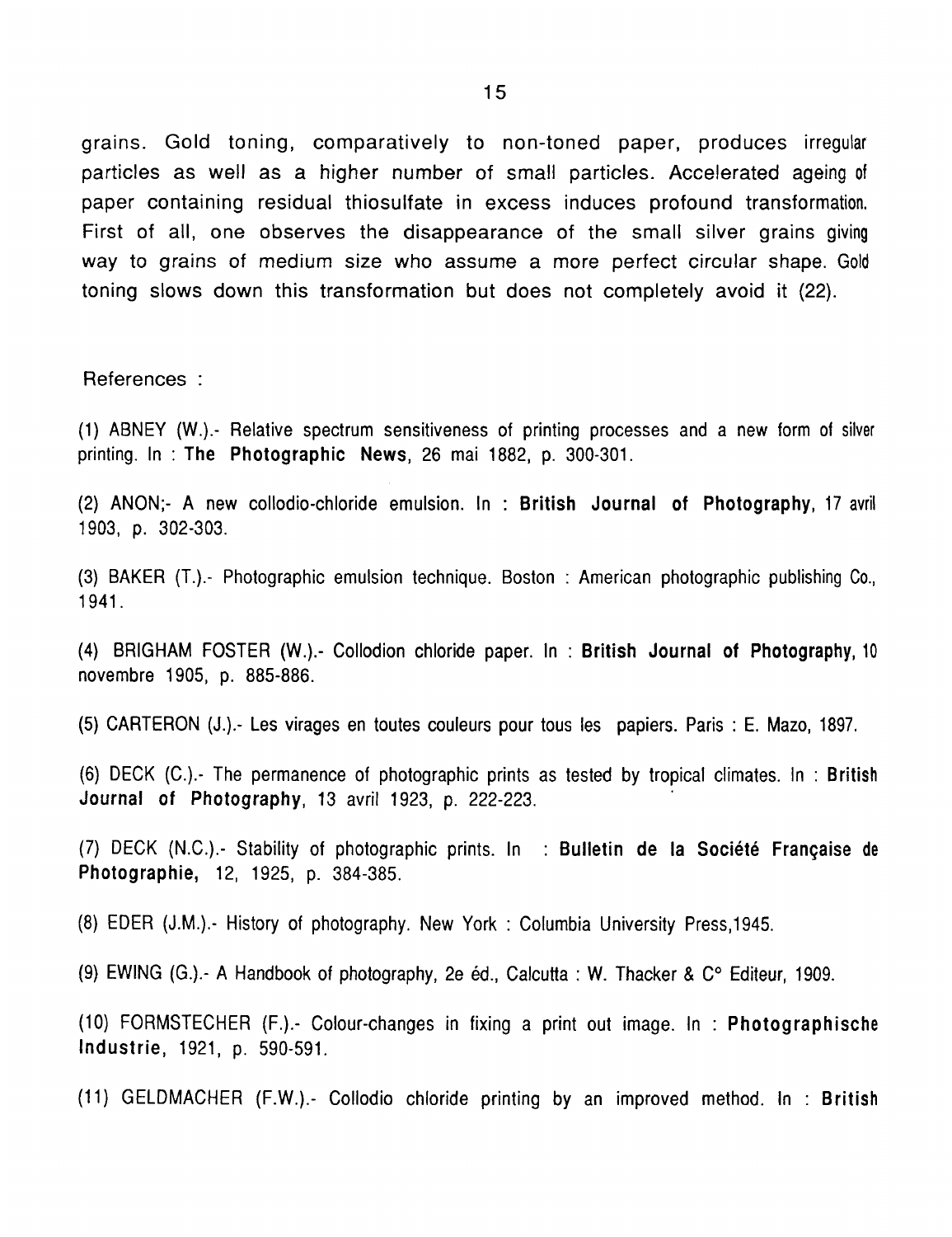**Journal of Photography, 5** fevrier 1886, p. 83-84.

**(12)** GUNTZ.- In : **Comptes-rendus de I'Academie des Sciences,** 112, 1891, p. 1212 ; 113, 1891, p. 72.

**(13)** HANNEKE (P.).- Das Celloidin Papier. Berlin : Verlag von Gustav Schmidt, 1897.

(14) HANNEKE (P.).- Stability of photographic prints. In : **Photographische Chronik,** 45, 1938, **p.** 71-72.

(15) HUTINET et LAMY.- Procede de preparation d'un papier photo gelatino bromure, chlorure, ioduré en vue d'obtenir des épreuves brillantes. Brevet français n° 142141 du 5 avril1881.

(16) LEGROS (V.).- L'Aristotypie. Paris : Societe d'edition scientifique, 1897

(17) LIESEGANG (P.E.),- L'Aristotypie ou le tirage au collodio-chlorure d'argent. In : **Le moniteur de la photographie,** 1885, p. 124-125.

(18) LUMIERE (A. et L.), SEYEWETZ (L.).- Sur les reactions qui se produisent dans les solutions utilisées pour le virage et le fixage combinés des épreuves sur papier au chlorocitrate d'argent et sur la theorie de cette operation. In : **Bulletin de la Societe Franqaise de Photographie,** 1902, p. 391-402.

(19) LUMIERE (A.) et SEYEWETZ (L.).- Sur I'alteration des images imprimees sur papier au chlorocitrate d'argent et fixees en une seule operation. In : **Bulletin de la Societe Franqaise de Photographie,** 1908, p. 481-483.

(20) LUMIERE **(A.)** et SEYEWETZ (L.).- Sur I'emploi du selenium comme succedanne dans les virages des papiers a noircissement direct. In : **Bulletin de la Societe Franqaise de Photographie,** 1924, p. 79-80.

(21) MElDlNGER **(W.).-** Die Theoretischen Grundlagen der photographischen Prozesse. Wien : Verlag von Julius Springer, 1932.

(22) RElLbY (J.M.) et al.- Image structure and deterioration in albumen print. In : **Photographic Science and Engineering, 28, 4, juillet-août 1984, p. 166-171.** 

(23) REISS.- Preparation d'un papier a la gomme arabique et au nitrate d'argent. In : **Bulletin de la Societe Franqaise de Photographie,** 1904, p. 521-526.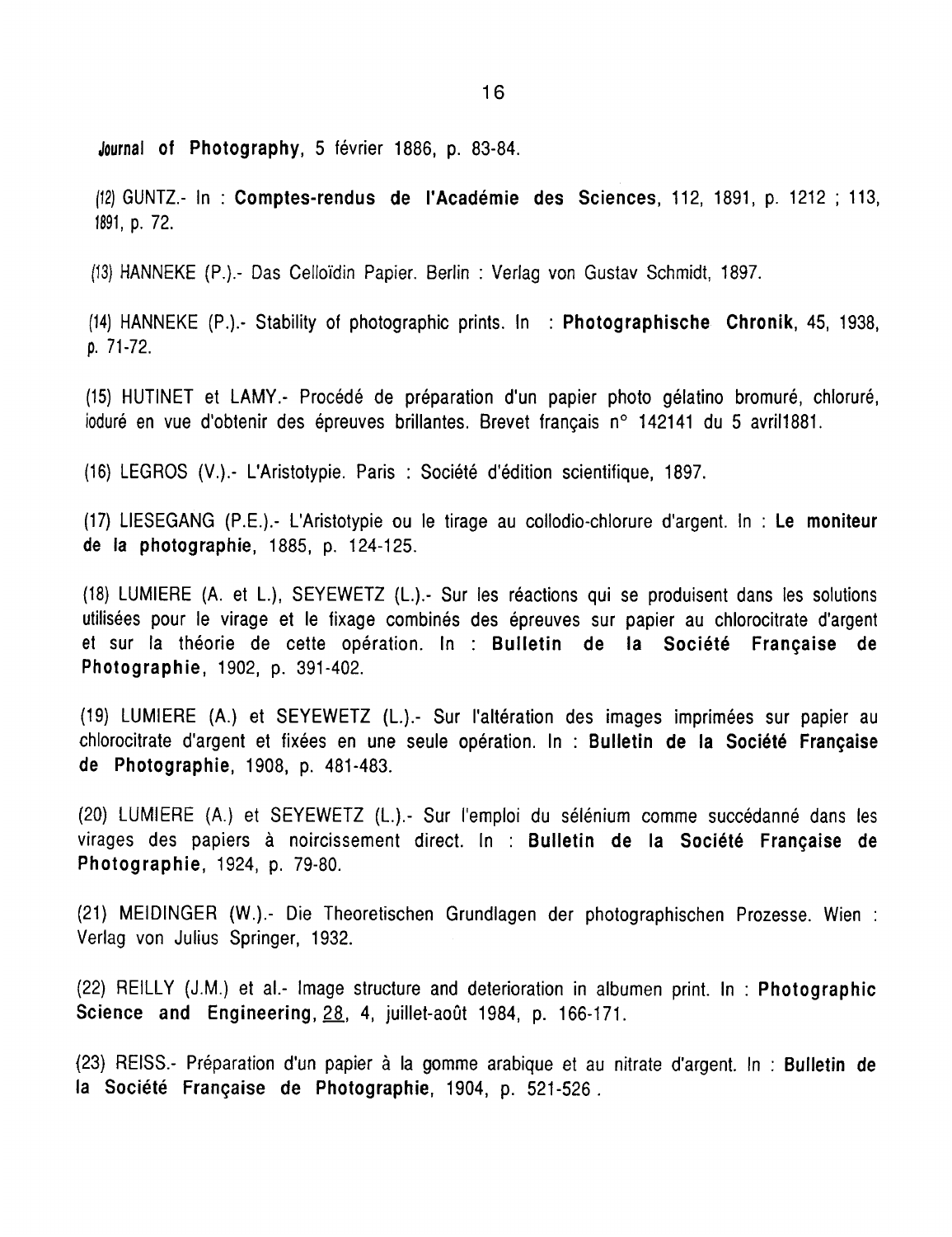(24) VASSY (A.).- Fondements theoriques de la photographie. Paris : Edition de la Revue d'optique, 1953.

(25) WEIGERT **(F.).-** Photochemistry of silver compounds. In : Ber. **Preuss. Akad. Wiss.,** Berlin, **39,** 1921, p. 641-650.

(26) WENTZEL (F.).- Cracking of collodion films. In : **Photographische Industrie,** 1925, p. 87.

(27) WENTZEL **(F.).-** Memoirs of a photochemist. Philadelphie, **PA** : American Museum of Photographie 1960.

(28) WHARTON (S+- Sur une nouvelle methode de tirage et sur la preparation et I'emploi **du**  collodio-chlorure d'argent. In : **Bulletin de la Societe Franqaise de Photographie,** 1865, **p.** 151-157.

Acknowledgements :

This research has been conceived thanks to the suppor given by the Ministère de la Culture : Direction du Patrimoine, Mission du Patrimoine Photographique.

The author would like to thank Franqoise Flieder, Chantal Garnier, Marc Germain, Julien de Trebons, Anne-Marie Slezec, Alain Foubert, Dr Klaus **6.** Hendriks as well as the electronic microscope service of the CNRS, for their wonderful advice and help.